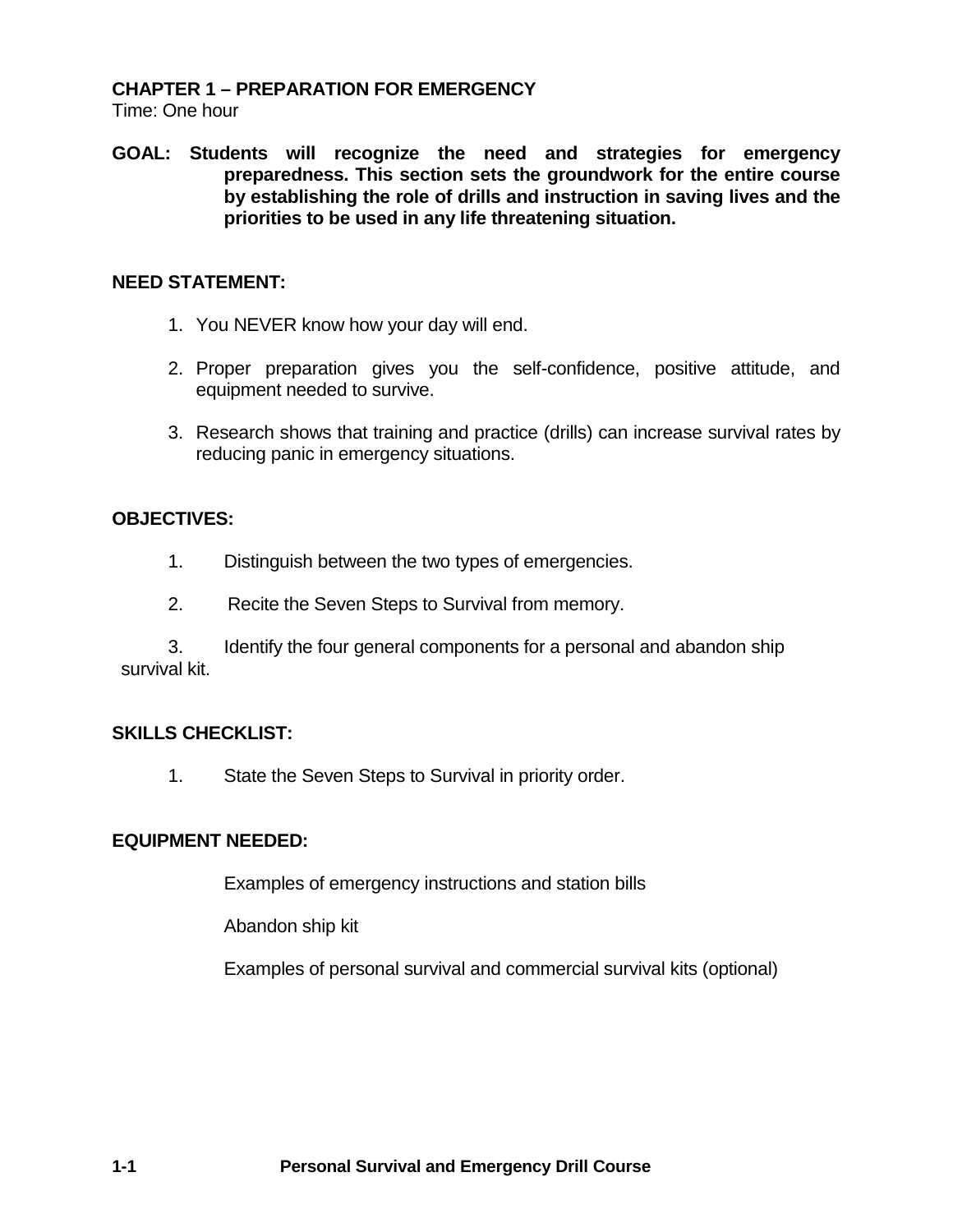**TEACHING TIPS:** The following activities may help you bring this outline to life:

- \*Short (less than five minute) eye-catching videos are excellent attention grabbers for what most students anticipate as a dry, boring subject. Reinforce that idea "you never know how your day might end" and how quickly emergencies can happen.
- \*Ask students for examples of immediate and delayed onset emergencies. This will generate discussion of local examples; discuss how preparation was a factor. Be sensitive to people in your class who may have been involved or lost friends/relatives in such incidents.
- \*Ask students to empty their pockets, do an inventory and discuss how these items and their clothing can be used in a survival situation. Note which of the four components of a personal survival kit the item fits into. Discuss the limitations of what they have.
- \*Display both commercial survival kits and abandon ship bags.
- \*Display your own personal survival kit.
- \*Ask students to generate the uses of a plastic garbage bag.
- \*Provide examples of emergency instructions and station bills when discussing them. Many people are familiar with the concepts, but not the terms.
- \*Start a newspaper clip notebook of accidents in your area. This reinforces "it can happen here" and will undoubtedly include the incidents your students will be asking about.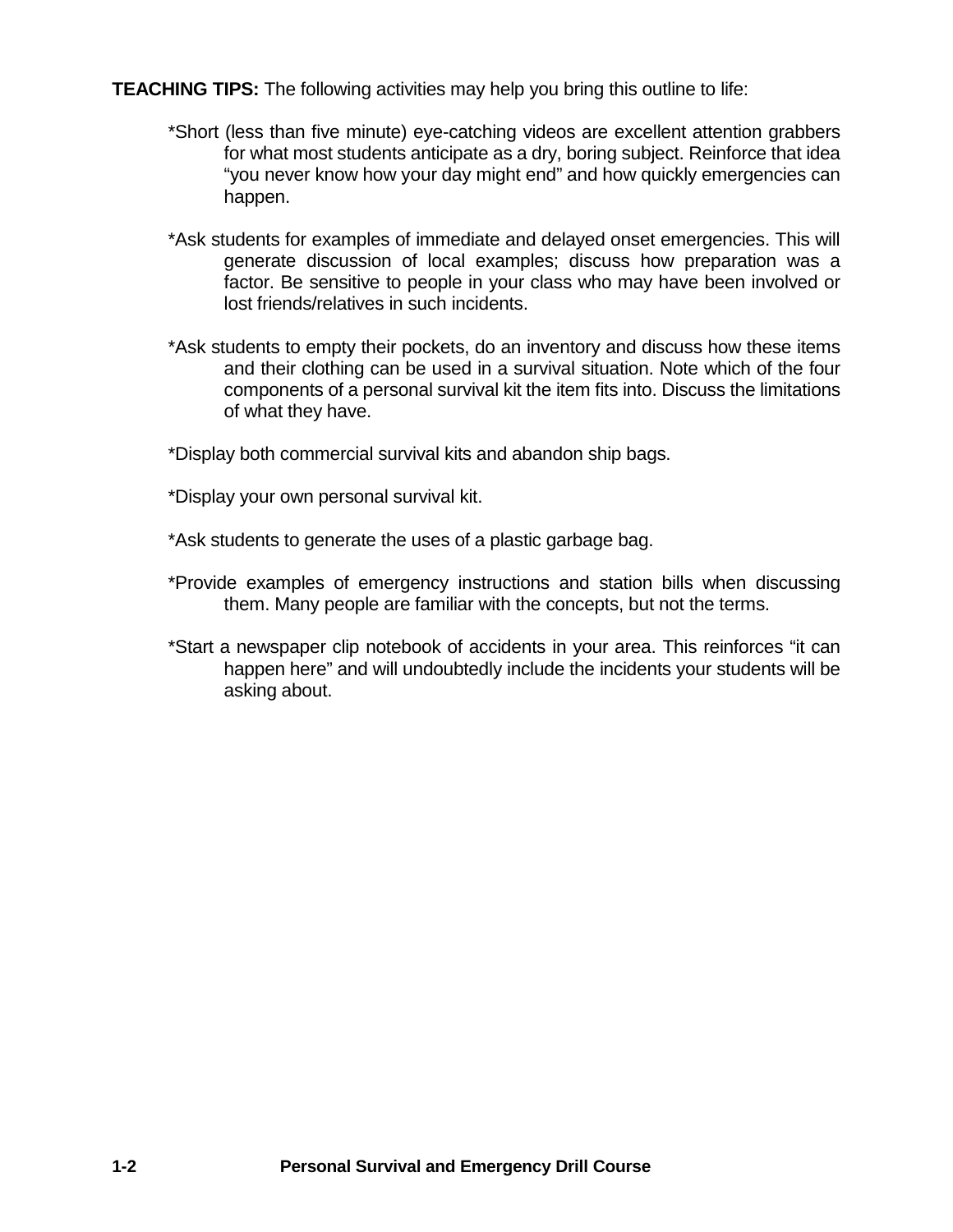## **INSTRUCTIONAL OUTLINE:**

## **I. EMERGENCIES**

- A. Types
	- 1. Immediate onset
		- a. Happens suddenly with little or no warning.
		- b. Ex.: collision, capsizing, person overboard, explosion.
	- 2. Delayed onset
		- a. Begin slowly and develop into life threatening situations.
		- b. Examples: mechanical failure, overloading or leaking vessel.
		- c. Ego and perceptual defense "this can't be happening to me" emotional response can be a factor in delay.
- B. Emotional factors in emergencies
	- 1. Fear
		- a. A normal reaction in emergencies.
		- b. Can be useful in keeping us alert and aware.
	- 2. Panic
		- a. Prevents clear thinking.
		- b. Wastes energy.
		- c. Is an obstacle to setting priorities.
	- 3. Depression
		- a. Recognize it as a problem.
		- b. Destroys the will to survive.
	- 4. Ways to reduce or eliminate panic, fear, and depression
		- a. Accept the fact it can happen to you; make contingency plans, file float plans, check weather, run drills.

**1-3 Personal Survival and Emergency Drill Course**  b. Obtain training. It gives you procedures to follow which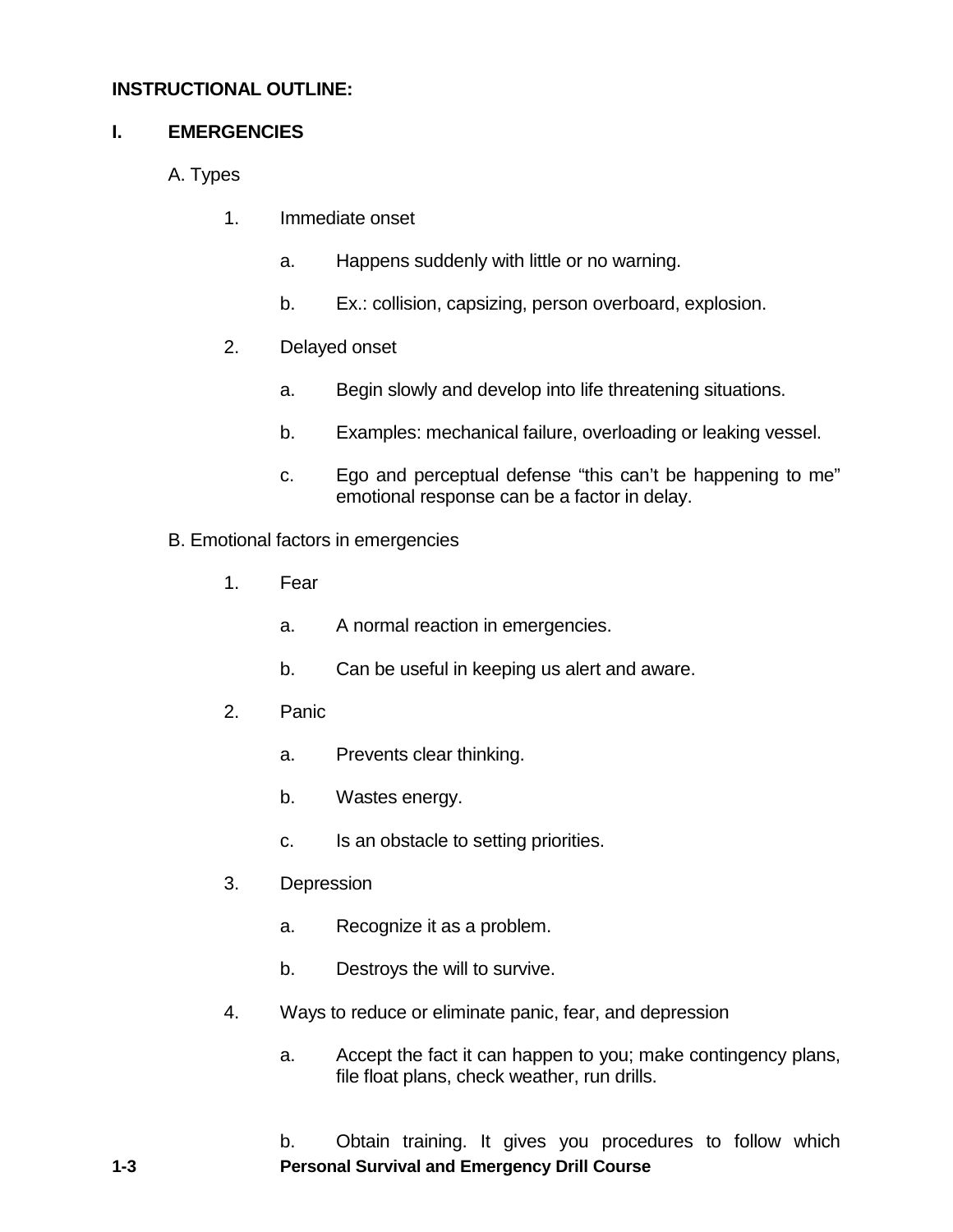increases confidence and reduces panic.

- c. Recognize your ability to be creative, innovative and resourceful in a survival situation.
- d. Develop a positive attitude. Think like a survivor, not a victim. Do something to improve your situation.

## **II. SEVEN STEPS TO SURVIVAL** (were developed by Coast Guard SAR aircrews working out of Kodiak, AK)

- A. Principles
	- 1. Review the Seven Steps To Survival every time your situation changes (on the boat, in the life raft, on the beach).
	- 2. They are organized in general priority order.
	- 3. Be flexible in applying them.
- B. Steps
	- 1. Recognition
		- a. Recognize you're in trouble.
		- b. If you don't take some action, you may die.
	- 2. Inventory take into account the things that work for you and things that work against you.
		- a. Injuries
		- b. Equipment
		- c. Environment (weather, currents, etc.)
		- d. Skills
		- e. Location
		- f. Ability to communicate with rescuers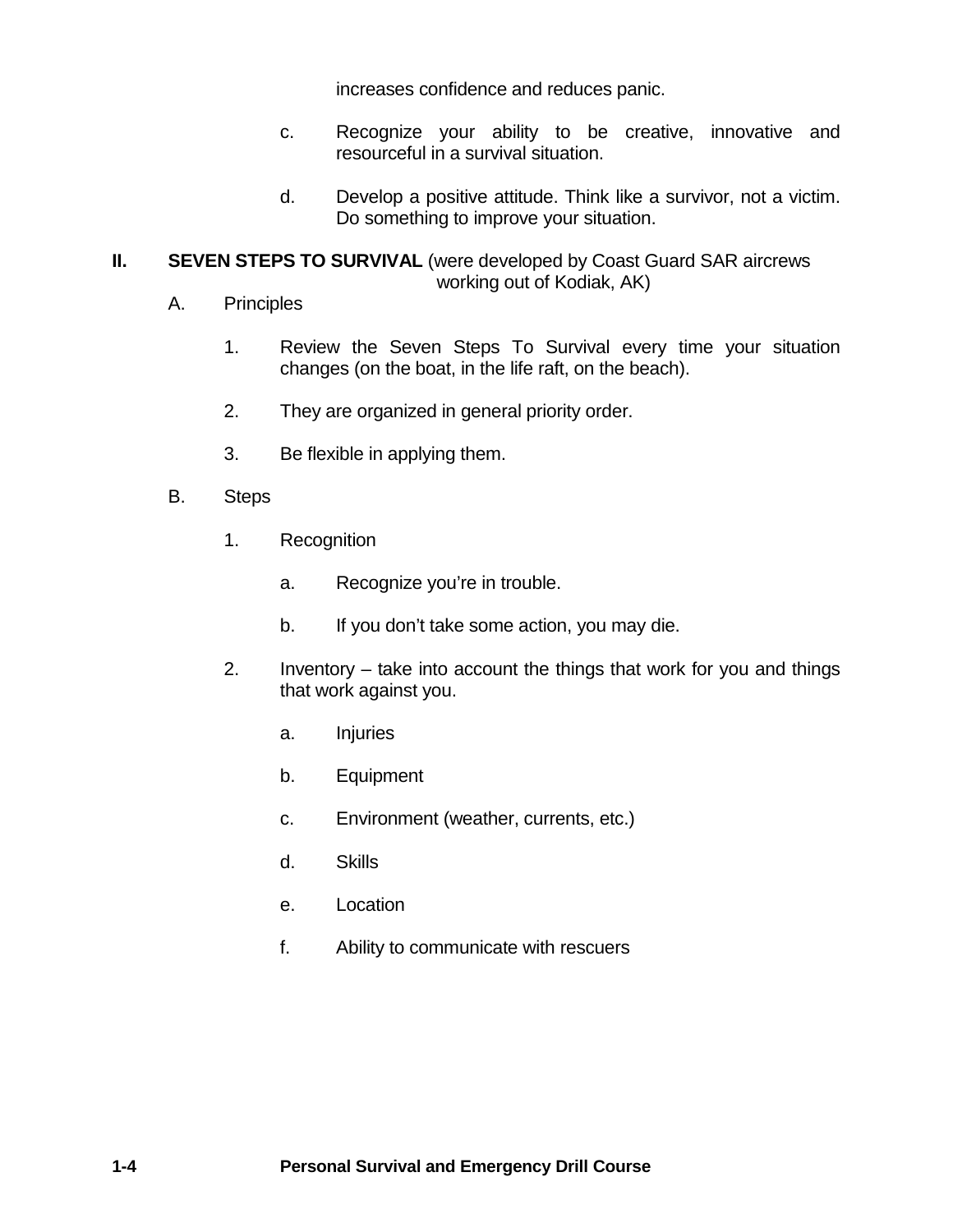- 3. Shelter
	- a. Anything that insulates and protects you from the environment.

The boat is your best shelter.

b. Clothing is your primary shelter.

Dress for outside, not inside environment.

- c. Onshore survival
	- 1. A fire is better at calming the nerves than warming the body in most cases.

Build your shelter first!

2. Building a fire can be time and energy consuming.

#### 4. Signals

- a. Need to attract attention and give a message.
	- 1. Think: BIGGER, brighter, DiFfERenT.
	- 2. Give a message of distress.
- b. Need signals that are worked by you (active) and without you (passive).
- c. General principles
	- 1. Three of anything (e.g., 3 fires).
	- 2. Hard angles (not found in nature).
	- 3. Three times as high as wide.
	- 4. Contrast with background.
	- 5. A moving signal is more eye catching.
- d. Onshore survival, fires can be used for signals and obtaining a safe water source.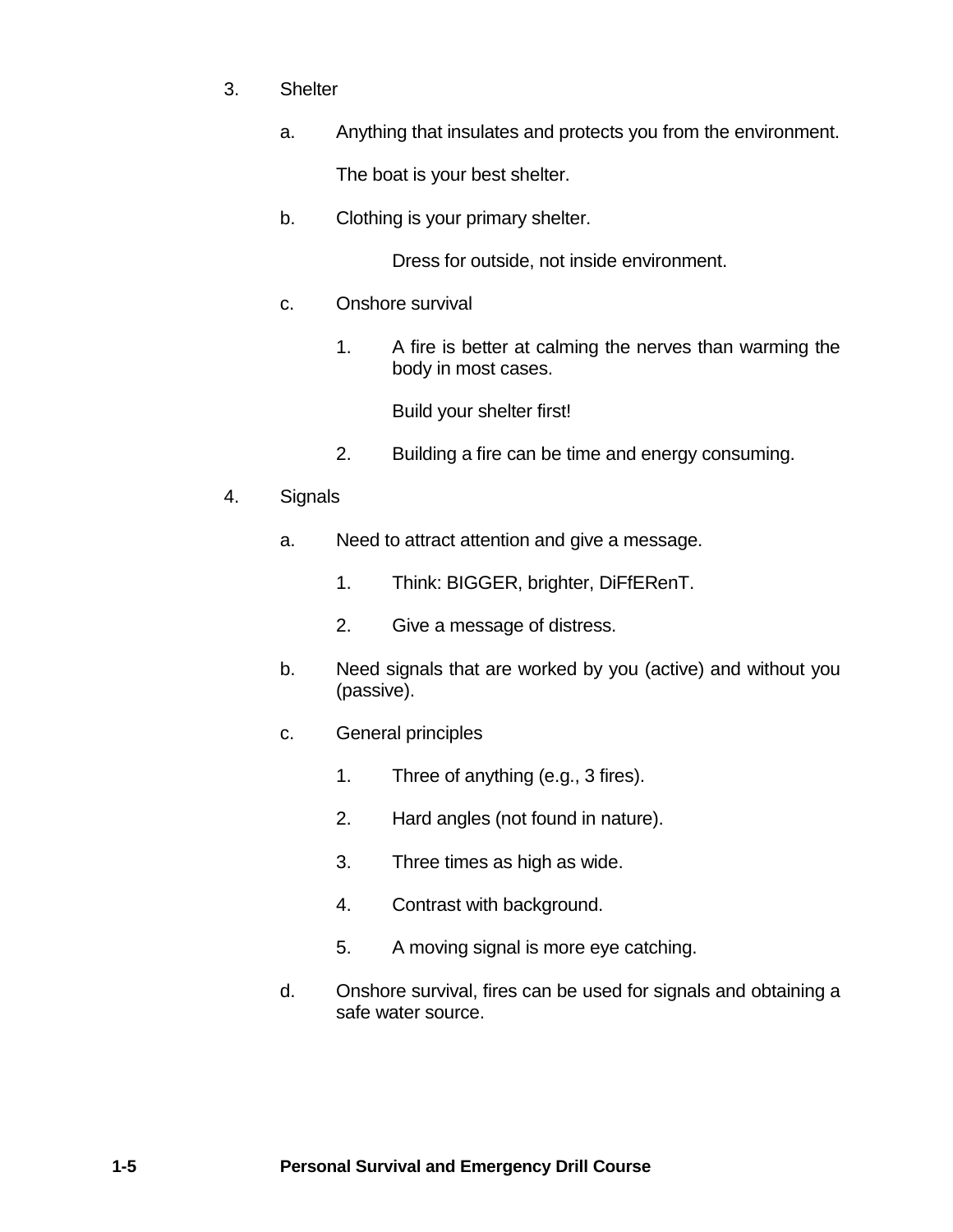- 5. Water
	- a. Average person can live only 3-4 days without water; need to acquire clean, plentiful water source.
	- b. Water needs increase with physical activity.
	- c. Only safe sources in a survival situation:
		- 1. Boiling (as soon as boiling starts it's OK)
		- 2. Prepackaged
		- 3. Rainwater
		- 4. Water from distiller/purifier in raft
	- d. 2-4 quarts per person per day is recommended
	- e. Drinking salt water, urine, or contaminated water will only worsen your condition.
- 6. Food
	- a. Important to meet energy needs and keep up spirits
	- b. Generally, don't eat unless you have water.
		- 1. Especially true of life raft rations.
		- 2. High water content foods like berries may be an exception.
	- c. Onshore survival: need to know beforehand which plants and animals are edible.
		- 1. Intertidal zone is greatest source of food.
		- 2. Avoid bivalves due to PSP.
- 7. Play
	- a. Reinforces a positive attitude which strengthens the will to survive.
	- b. Improves your physical and/or mental situation.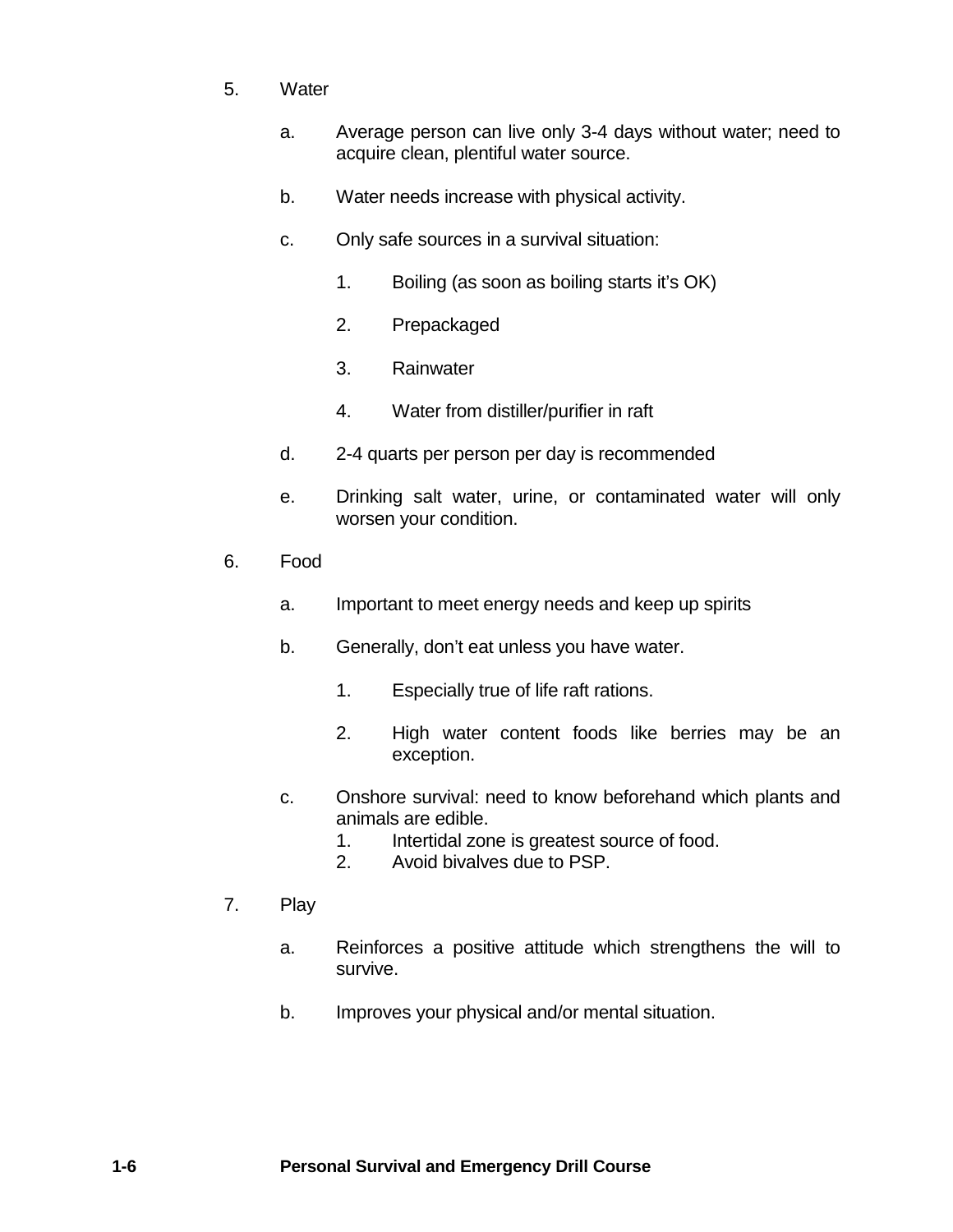## **III. SURVIVAL KITS** – It's not one unless it's with you.

- A. Considerations
	- 1. Most persons find themselves in survival situations with:
		- a. Only the clothing they are wearing.
		- b. What's in their pockets.
- B. Abandon Ship Kit
	- 1. May not "make it out" with you in an emergency but if time allows, can make survival easier.
	- 2. Store near exit.
	- 3. Should be watertight and float and have handle.
	- 4. Contains extra flares, water, EPIRB or PLB, VHF radio, log book, etc.
- C. Personal Survival Kit
	- 1. Must be small enough so it is always with you.
	- 2. Contents depend upon the individual, environment and activity.
	- 3. Consider putting a kit in immersion suit.
	- 4. Consider items with multiple uses.
	- 5. Meets four general requirements
		- a. Shelter (building aides such as dental floss).
		- b. Signals (mirror, space blanket).
		- c. Personal health considerations (medication).
		- d. Fire starter (steel wool, fire sticks, waterproof matches).

# **IV. SUMMARY:**

- A. Types of Emergencies
- **1-7 Personal Survival and Emergency Drill Course**
-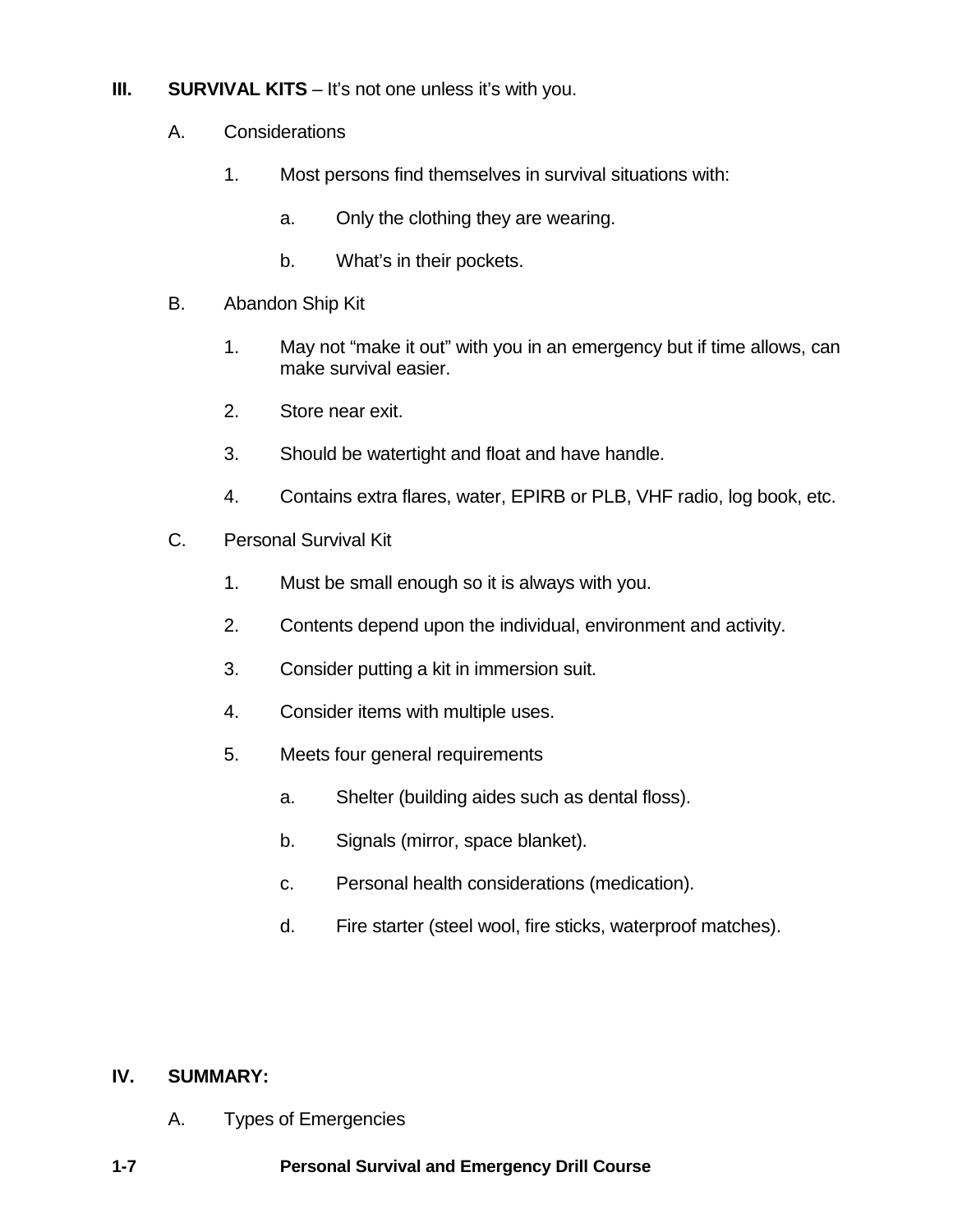- 1. Immediate onset
- 2. Delayed onset
- B. Seven Steps to Survival
	- 1. Recognition
	- 2. Inventory
	- 3. Shelter
	- 4. Signals
	- 5. Water
	- 6. Food
	- 7. Play
- C. Survival Kits
	- 1. Abandon ship kit can make survival easier customize.
	- 2. Store near exit.
	- 3. Personal survival kits should be with you at all times, and meet your personal needs as well as shelter, signals & fire starter.
- D. THINK LIKE A SURVIVOR, NOT A VICTIM!

Take action to improve your situation.

- E. USCG Regulations
	- 1. The development and use of crew orientation, emergency instructions, and station bills help you think through and plan for emergencies.
	- 2. Practice, through drills, will help you to act positively in an emergency situation.
	- 3. ACT don't just REACT.